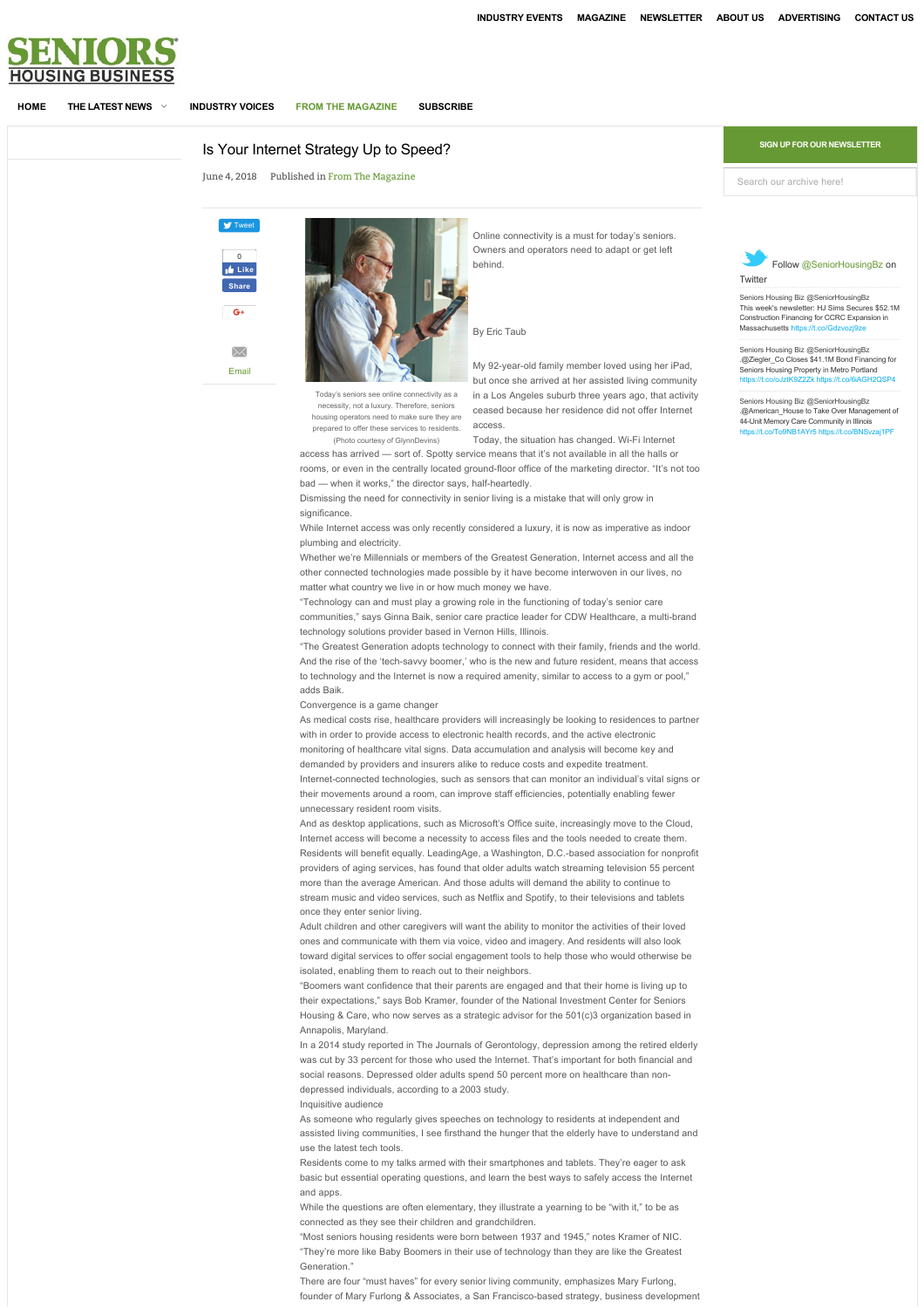and marketing firm specializing in the Baby Boomer, senior and caregiver markets.

"Today's communities need to have good food, easy access to transportation, lots of social clubs and easy Internet access," notes Furlong. Ideally, a community should also employ an inhouse tech person to help with any problems, she adds.

Still, when it comes to wiring a senior community for Internet access, it's not as simple as calling the cable company and buying a few Wi-Fi routers at Best Buy.

As Internet access becomes a necessity, always-on connectivity with no down time will be key. Wi-Fi access must be ubiquitous, with no dead zones.

Internet data speeds must be high enough to operate with multiple users, many of whom will simultaneously be streaming videos and music. The proper use of the system needs to be understood by staff and residents and be easily upgradable if technology standards improve. There are also internal challenges. The lack of interoperability among electronic medical records providers means that one's data collection system may not be able to be accessed by another product used by a doctor's office or hospital.

Staff members, many of whom do not have a high educational level, may not want to adapt to new systems. With senior living communities experiencing high staff turnover, executives may be wary about introducing new work systems that could upset employees. Costs versus benefits

Administrators may not see the point of adding extra costs to operating margins that are already slim. According to one supplier, monthly Internet access can typically cost about \$30 per unit. Given its unproven return on investment (ROI), senior living community owners may wish to invest money on more visually obvious benefits, such as a large swimming pool. There's no doubt that providing ubiquitous Internet access to senior living residents remains a challenge. Brookdale Senior Living, the nation's largest seniors housing operator, has not found a profitable way to do so, says Andrew Smith, the company's senior director of innovation and growth strategies. (As of March 31, Brookdale operated 1,010 communities in 46 states with the ability to serve 99,000 residents.)

Instead, it is up to Brookdale residents to individually subscribe to the local cable provider if they want Internet access. While there is a guest Wi-Fi network in all common areas of its residences, thick concrete walls and older construction make the availability of robust, ubiquitous Wi-Fi throughout a community cost prohibitive, says Smith.

Still, the company understands that the Internet is already a major factor in residents' lives. Every Brookdale community offers iPads and iPad classes. "We see people's eyes light up when they realize that they can access every song ever written," says Smith. Total immersion required

Incorporating technology into a residence requires a multi-step approach, advises Majd Alwan, senior vice president of technology and executive director of the LeadingAge Center for Aging Services Technologies.

Technology must be integrated into a seniors housing community's strategic thinking, notes Alwan. The C-suite needs to buy into the strategy rather than make it an afterthought or treat it as a pilot project.

"Having a chief technology officer at the community will elevate the conversation to a more strategic one." says Alwan. These steps will guarantee that technology implementation will move beyond a "nice-to-have" strategy that is the first one to get eliminated when budget issues arise, he explains.

Without that strategy, the staff may thwart any changes. "The staff will undercut the most terrific investment," cautions Kramer. "You must show the staff the benefit to them of this new technology. If they can feel better in the way they deliver care, they'll support it. Don't plan on a four-year ROI because you may never get to that point."

Caregivers can be one of the biggest champions of new technology if the product is rolled out properly. With Millennials now making up a large portion of the workforce, adopting a "bring your own device" strategy can boost employees' enthusiasm by allowing them to use the smartphones and tablets they own and love rather than similar bare-bones products purchased in bulk by the corporation.

With many applications today being web-based and stored in the Cloud, compatibility between operating systems is no longer an issue.

In addition to cutting costs, those tablets and phones can be used to survey staff as to their job satisfaction, anonymously ask them to rate their managers, and engage them in training other staff about new processes and technologies, thereby creating technology ambassadors rather than technology foes.

Digital gateway opens up

In addition to web access, Internet connectivity gives seniors housing residents the ability to use other tools that depend on a digital platform. That includes such Internet of Things (IoT) products as "smart" toothbrushes that monitor one's brushing and recommend how to improve it.

In addition, today's patient monitoring devices automatically report physical vital signs — such as weight and blood pressure — to healthcare providers; when indices rise above a dangerous level, warnings are triggered.

Whole-house sensors are also gaining in popularity; they track an individual's movements and automatically alert caregivers when activity is outside the norm.

Automated lighting can lower the risk of falls, especially for residents who wake up in the middle of the night. Connected thermostats can reduce dehydration by keeping room temperature at the proper level, and automatic stove shutoffs can stop deadly gas explosions.

Voice-activated products are gaining traction in senior care, according to Baik of CDW

Healthcare, because they are ideal for persons unfamiliar with or afraid of technology, or who have physical limitations, such as arthritis, vision or memory impairment.

Products that enable connectivity give residents the ability to communicate with neighbors, friends and family through social engagement platforms. Applications designed for computers, tablets and smartphones allow residents to find others with similar interests, schedule their day check e-mail, engage in video chats, sign up for classes, learn today's food choices, and even automatically turn the lights and heating on and off.

In addition to helping combat depression, social engagement products enable residents to report issues in their apartments and automatically schedule a repair time, which reduces unnecessary staff visits to determine a problem.

Adult caregivers can access the same information, allowing them to track not only their loved one's activities, but also to be assured that issues within the residence are being addressed. In a recent LeadingAge white paper and primer on the importance of social connectedness, the organization identified over 100 such products that depend on Internet access. They include